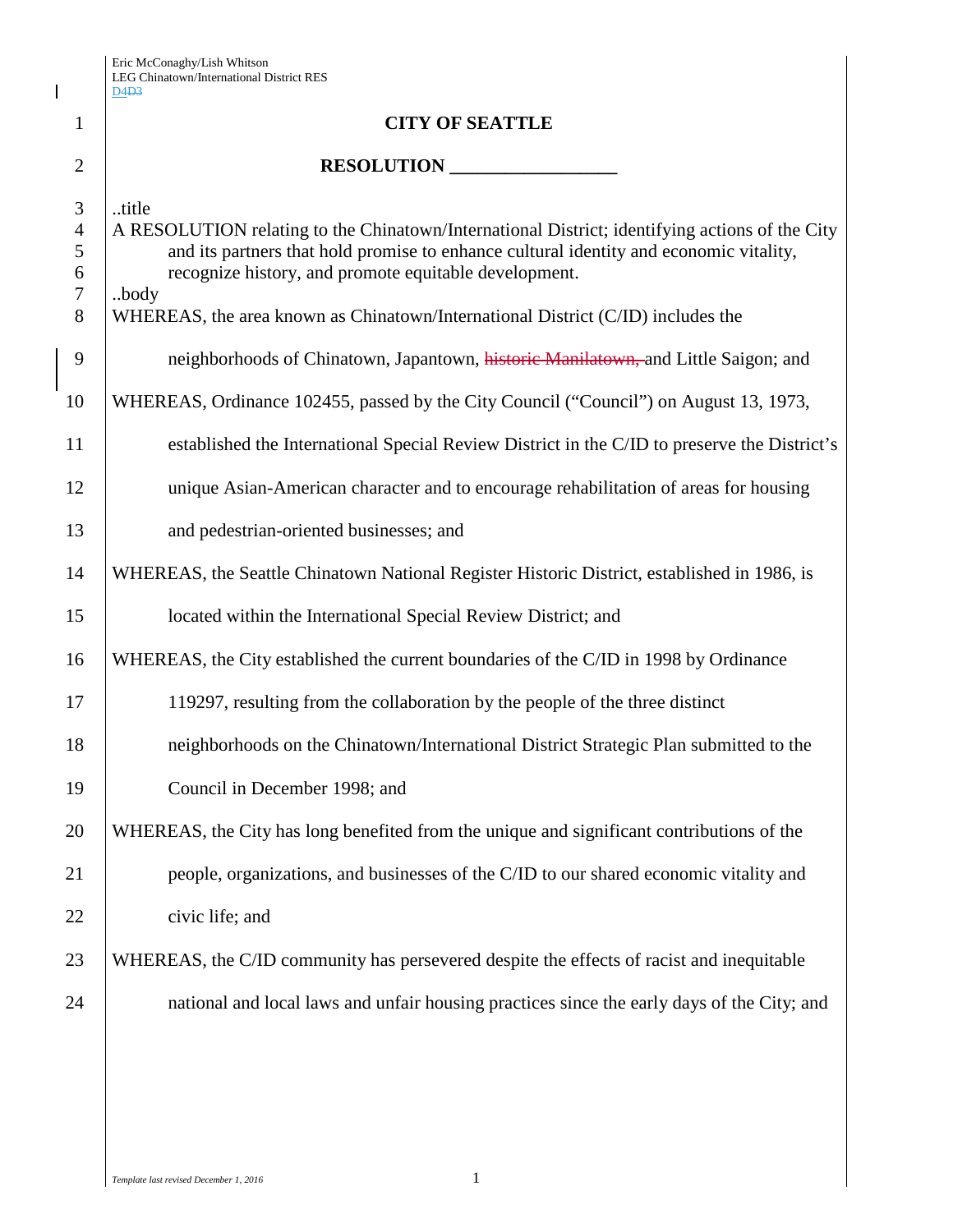$\mathbf I$ 

| $\mathbf{1}$   | WHEREAS, several major public projects have significantly impacted the physical development    |
|----------------|------------------------------------------------------------------------------------------------|
| $\overline{2}$ | of the C/ID, including the construction of Interstate 5 through the C/ID, the construction     |
| 3              | and demolition of the Kingdome, and the construction of two new stadia; and                    |
| $\overline{4}$ | WHEREAS, the City and the community began the planning effort known as Livable South           |
| 5              | Downtown in 2003, leading to recommendations in 2009 for changes to zoning in South            |
| 6              | Downtown neighborhoods, including in the C/ID; and                                             |
| $\tau$         | WHEREAS, in 2011, consistent with the recommendations, the City changed the Land Use Code      |
| 8              | to increase development capacity in the South Downtown neighborhoods, and provided             |
| 9              | for historic preservation, creation of open space, better building and street design, and      |
| 10             | support for small businesses via Ordinance 123589; and                                         |
| 11             | WHEREAS, in November 2015 the Council passed Ordinance 124895, which created Seattle           |
| 12             | Municipal Code (SMC) Chapter 23.58B and established the framework for the                      |
| 13             | commercial component of mandatory housing affordability (MHA); the Council updated             |
| 14             | this chapter in December 2016 with Ordinance 125233; and                                       |
| 15             | WHEREAS, in August 2016 the Council passed Ordinance 125108, which created SMC Chapter         |
| 16             | 23.58C and established the framework for the residential component of MHA; and                 |
| 17             | WHEREAS, concurrently with this resolution, the City is considering legislation for additional |
| 18             | development capacity in the C/ID, excluding the Seattle Chinatown National Register            |
| 19             | Historic District, as well as implementation of MHA requirements; and                          |
| 20             | WHEREAS, the potential implementation of MHA requirements and additional development           |
| 21             | capacity in the C/ID are changes to land use regulations that are intended to promote the      |
| 22             | development of more affordable housing as well as encouraging growth in the Downtown           |
| 23             | Urban Center; and                                                                              |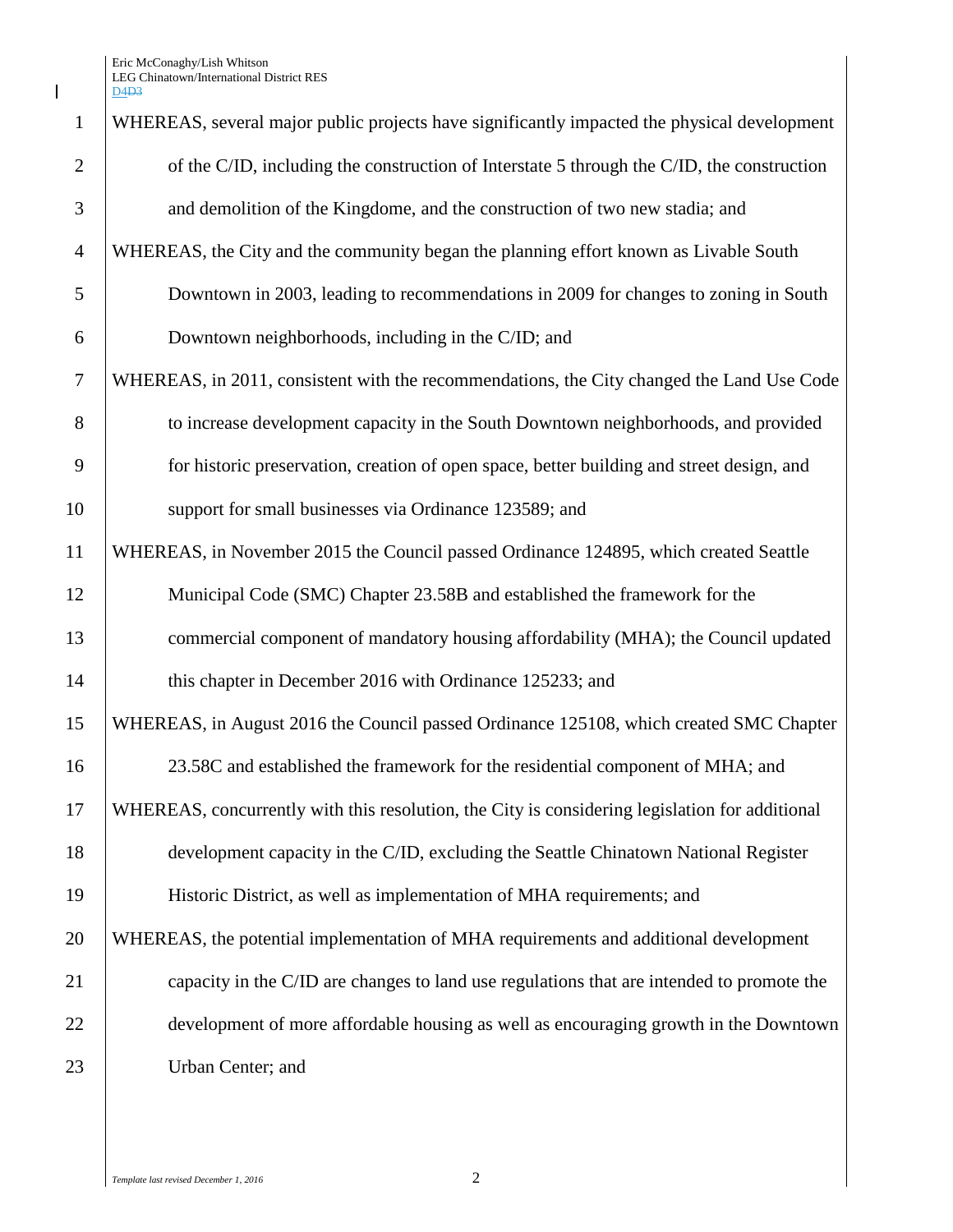$\mathbf I$ 

| $\mathbf{1}$   | WHEREAS, the overarching goals of Seattle's Comprehensive Plan (Seattle 2035) for the C/ID  |
|----------------|---------------------------------------------------------------------------------------------|
| $\overline{2}$ | are: thriving businesses, organizations, and cultural institutions; diverse and affordable  |
| 3              | housing; safe and dynamic public spaces; and an accessible neighborhood for all             |
| $\overline{4}$ | transportation modes; and                                                                   |
| 5              | WHEREAS, the goal of Seattle 2035 for the commercial core of the C/ID is maintaining the    |
| 6              | commercial core as a major employment center, tourist and convention attraction,            |
| 7              | shopping magnet, residential neighborhood, and regional hub of cultural and                 |
| 8              | entertainment activities, while promoting a unique neighborhood identity for the            |
| 9              | commercial core; and                                                                        |
| 10             | WHEREAS, the City conducted the 2016 Growth and Equity Analysis in conjunction with the     |
| 11             | update to Seattle's Comprehensive Plan, finding in part that both the risk of displacement  |
| 12             | and access to opportunity are high in the C/ID; and                                         |
| 13             | WHEREAS, in response to the 2016 Growth and Equity Analysis, the City created the Equitable |
| 14             | Development Initiative, a collection of strategies aimed at advancing economic mobility     |
| 15             | and opportunity, preventing displacement, building local cultural assets, promoting         |
| 16             | transportation mobility and connectivity, and developing healthy and safe neighborhoods;    |
| 17             | and                                                                                         |
| 18             | WHEREAS, in September 2016, InterIm Community Development Association, Swedish, Public      |
| 19             | Health – Seattle and King County, and community-based organizations released the 2020       |
| 20             | Healthy Community Action Plan, which defines the complex health and social issues,          |
| 21             | resulting from years of historic disinvestment and institutional racism, the C/ID faces and |
| 22             | strategies to address those issues; and                                                     |
|                |                                                                                             |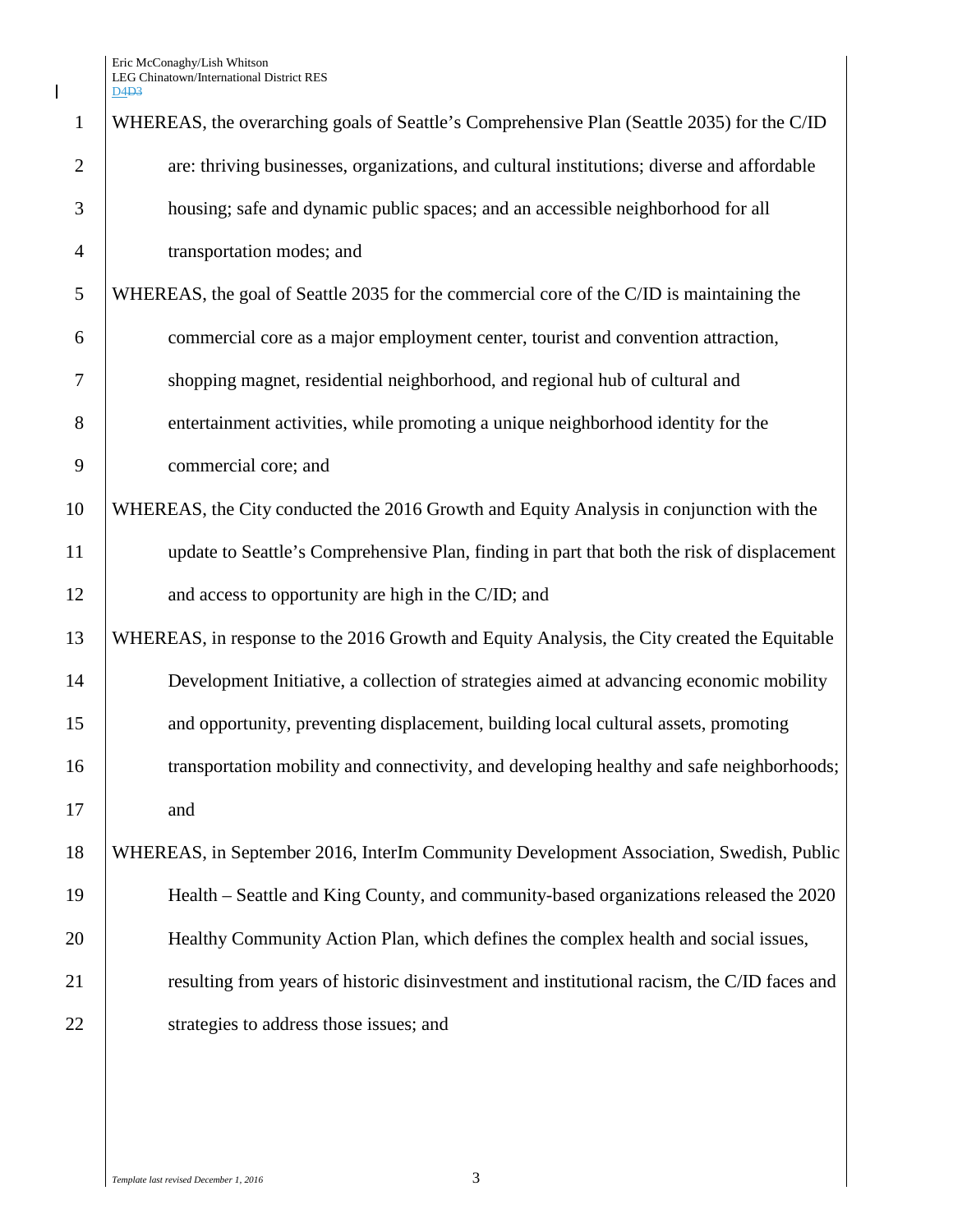| $\mathbf{1}$   | WHEREAS, in December 2015, the Mayor convened the Chinatown/International District Public     |
|----------------|-----------------------------------------------------------------------------------------------|
| $\overline{2}$ | Safety Task Force ("Task Force") to address public safety and livability in the C/ID          |
| 3              | neighborhood, and in 2016 the Council passed Statement of Legislative Intent (SLI)            |
| $\overline{4}$ | 80-1-A-4 requesting a report from the Task Force on public safety recommendations; and        |
| 5              | WHEREAS, in June 2016, the Task Force delivered many recommendations under three main         |
| 6              | categories: 1) improve communication and coordination between the C/ID and the City;          |
| 7              | 2) target criminal activities and related environmental factors; and 3) foster public safety  |
| 8              | through a vibrant and healthy neighborhood; and                                               |
| 9              | WHEREAS, the Mayor presented the Public Safety Action Plan for the C/ID in response to the    |
| 10             | Task Force's recommendations to the Council; and                                              |
| 11             | WHEREAS, in May 2017, the Mayor and Council adopted the 2017 City of Seattle and Seattle      |
| 12             | Housing Authority Joint Assessment of Fair Housing by Ordinance 118961. The findings          |
| 13             | of the Assessment respond to the requirements of the U.S. Department of Housing and           |
| 14             | Urban Development to assess compliance with the Federal Affirmatively Furthering Fair         |
| 15             | Housing rule and identified four racially/ethnically concentrated areas of poverty            |
| 16             | (R/ECAPS) in Seattle: High Point, Rainier Beach, New Holly, and, overlapping with the         |
| 17             | C/ID, First Hill/Yesler Terrace; NOW, THEREFORE,                                              |
| 18             | BE IT RESOLVED BY THE CITY COUNCIL OF THE CITY OF SEATTLE, THE                                |
| 19             | <b>MAYOR CONCURRING, THAT:</b>                                                                |
| 20             | Section 1. The City recognizes the significance of land use regulation that implements        |
| 21             | mandatory housing affordability (MHA) to the production of new affordable housing, as well as |
| 22             | more housing overall, while acknowledging that land use regulation alone is not sufficient to |
| 23             | achieve the articulated goals of the Chinatown/International District (C/ID).                 |

 $\mathbf I$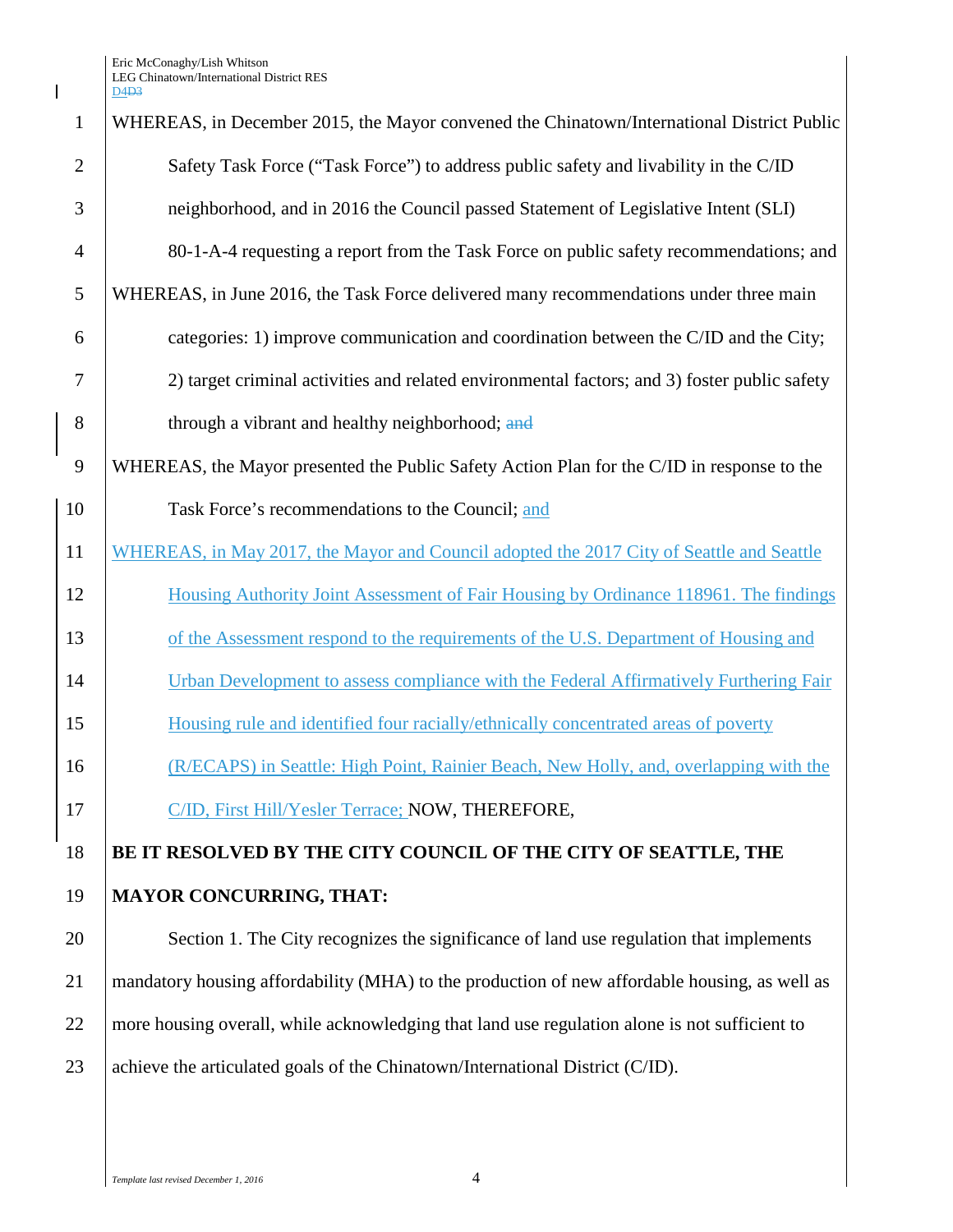Eric McConaghy/Lish Whitson LEG Chinatown/International District RES

|                | LEO CHIHAWWII/HIterhational District RE.<br>D4 <del>D3</del>                                       |
|----------------|----------------------------------------------------------------------------------------------------|
| 1              | Section 2. The City commits to considering the contributions of all stakeholders in the            |
| $\sqrt{2}$     | C/ID during the pending revision of use and development rules and guidelines of the                |
| 3              | International Special Review District (ISRD) and the design review program, to better serve the    |
| $\overline{4}$ | C/ID. The Council requests that the Office of Planning and Community Development (OPCD)            |
| 5              | and the Department of Neighborhoods (DON) work with the C/ID community, stakeholders, and          |
| 6              | the ISRD Board to consider the following types of changes:                                         |
| 7              | • Reducing the maximum permitted size of retail uses;                                              |
| 8              | • Specifying important characteristics of storefront entrances and their spacing;                  |
| 9              | • Amending the list of conditional uses;                                                           |
| 10             | • Applying limits to formula retail uses;                                                          |
| 11             | • Allowing administrative review for minor changes to buildings, rather than ISRD board            |
| 12             | review;                                                                                            |
| 13             | • Providing authority to the ISRD board to grant departures from Land Use Code                     |
| 14             | requirements; and                                                                                  |
| 15             | • Changing the structure of the ISRD board.                                                        |
| 16             | Section 3. The Council supports the efforts of a C/ID Advisory Committee, with City                |
| 17             | departments, to develop a framework and implementation plan for the C/ID, addressing topics        |
| 18             | such as: updates to the ISRD guidelines, community development and stabilization, strategic        |
| 19             | investment of City funds, public realm improvements, and an update to the Charles Street           |
| 20             | Campus Master Plan. The Council expects the updated planning for the City's Charles Street         |
| 21             | property to consider a range of alternatives including streetscape improvements along S            |
| 22             | Dearborn Street, partial redevelopment, and a long term strategy for relocation of City facilities |
| 23             | leading to community ownership of property along S Dearborn Street, particularly north of          |
|                |                                                                                                    |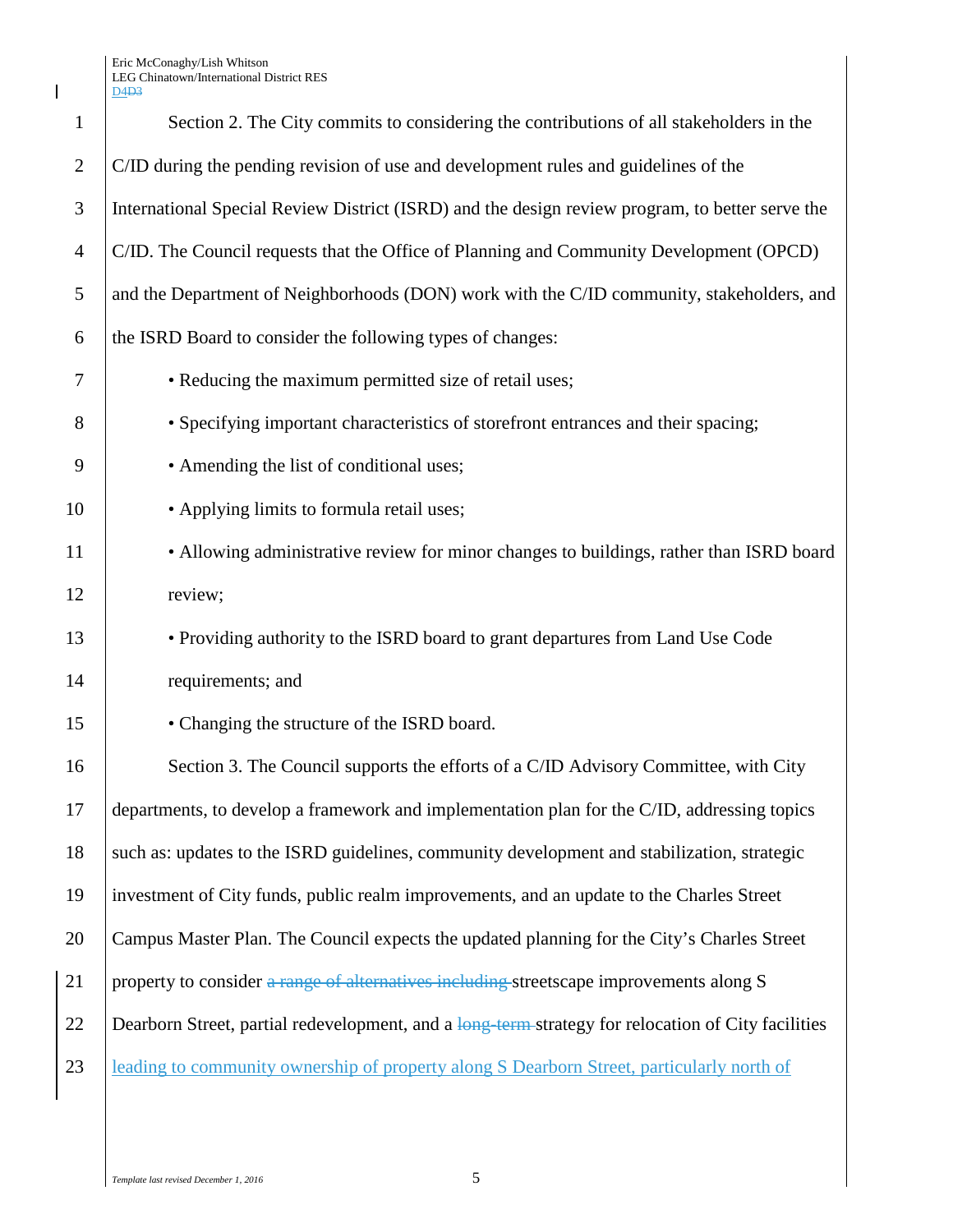Charles Street, and additional adjacent portions of the site, if recommended by the C/ID

## 2 Advisory Committee.

3 Section 4. The City will act in a timely manner to partner with local businesses, property owners, community organizations, and customers to promote entrepreneurship, economic development and commercial stability as evidenced by business retention, expansion, and the ability to relocate within the neighborhood for culturally- relevant commerce in the C/ID as guided by the recommendations of the Commercial Affordability Advisory Committee and 8 continuing dialogue with the C/ID's business community stakeholders. The Council requests that 9 C/ID Advisory Committee further these recommendations by exploring additional tools and strategies to increase economic viability and address cultural displacement including adjustments to operating fees for small businesses, commercial land trusts, and incentives that would result in discounted commercial rents for community-identified, commercial uses such as food storage 13 and warehousing to support local restaurants; community-rooted, legacy businesses; and innovative spaces to support new businesses. Consistent with this approach, the Council requests that the Office of Economic Development report to Council by September 2017 on the status and expected completion date for the King Street Activation project. Section 5. The City recognizes the critical contribution of the Chinatown/International District Public Safety Task Force and is dedicated to maintaining improvements made based on the recommendations of the Task Force, while acknowledging the significant work yet to be completed. The Council requests that the Mayor and City departments maintain the momentum of early 2017 in the effort to improve public safety in the C/ID and earnestly pursue the 22 Completion of the unaccomplished goals of the Public Safety Action Plan for the C/ID.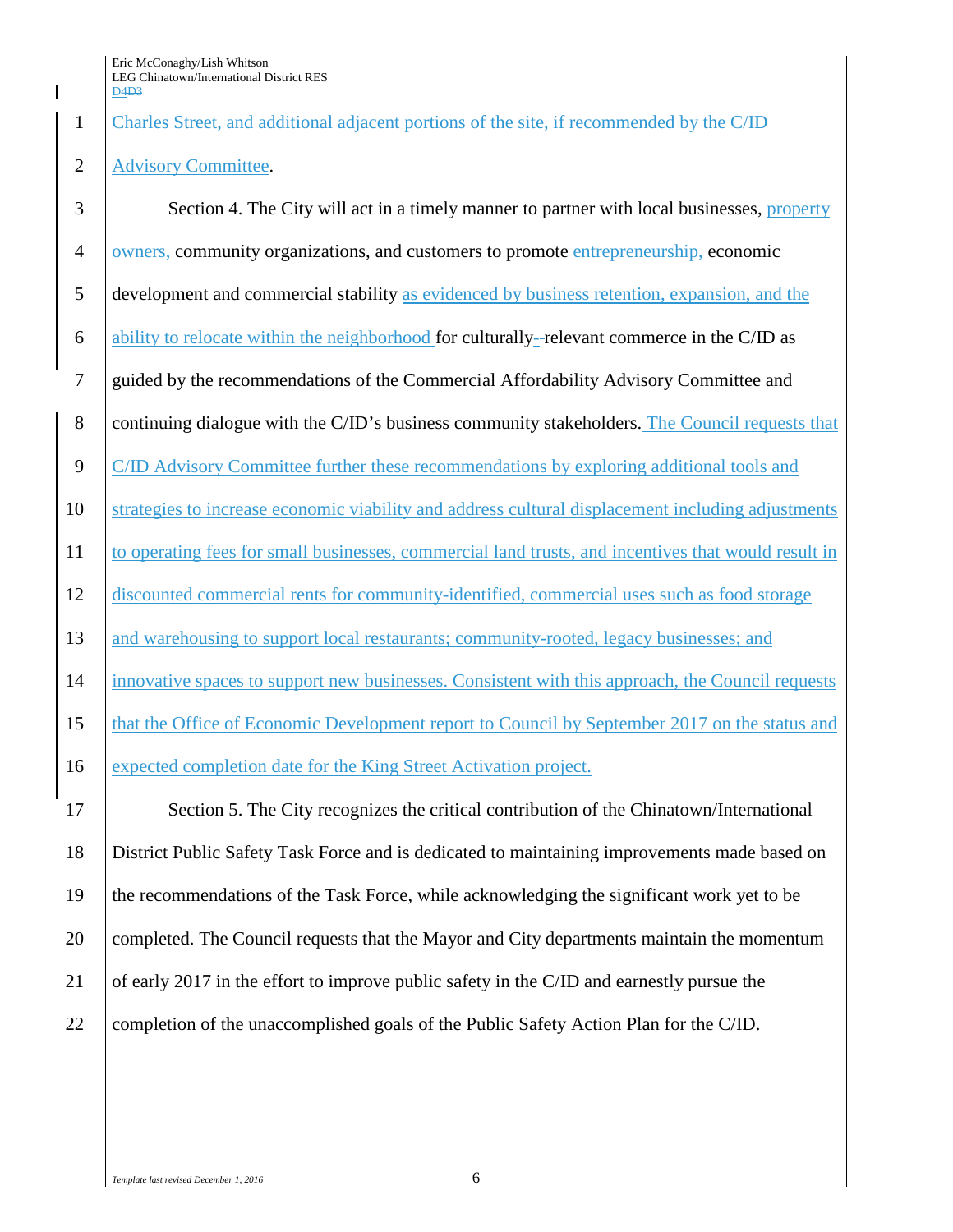Section 6. The Council requests a report from the Mayor by September 2017 on the 2 timing and sequence of the completion of City-supported projects to enhance parks and public spaces, including improvements such as green streets, mid-block crossings, and pocket parks. Furthermore, the Council intends to ensure ongoing support for the operation and maintenance of public spaces in the C/ID, including the programming of positive activities, as well as throughout 6 Seattle.

7 Section 7. The Council requests a report from the Mayor on the timing and sequence of 8 transportation investments and improvements in the C/ID to access and mobility via all modes, 9 including but not limited to better street design plans to guide private development,

10 improvements to crosswalks, protected bike lanes, a neighborhood greenway, and the Center 11 | City Connector streetcar project.

12 Section 8. Consistent with Seattle's designation as an Age-Friendly City, the City recognizes the need for multicultural and multilingual services and businesses for long-term residents who wish to live in the C/ID as they age. The Council requests that City departments coordinate thoughtfully to amplify the City's efforts in making the C/ID convenient to seniors.

16 Section 9. The City celebrates the strong cultural organizations, religious institutions, and 17 community-based organizations that the people of the C/ID have built over time. The City 18 recognizes with gratitude the partnerships with these institutions and organizations. The City will 19 emphasize the ongoing, reciprocal commitment with these organizations and institutions in 20 prioritizing the shared goals of the City and these partners for the near future and over the long 21 term. The City recognizes the diversity of perspectives within the C/ID and remains committed 22 to inclusive and equitable community involvement by continually seeking to connect with a 23 broad range of community members as well as to uplift new voices, institutions, and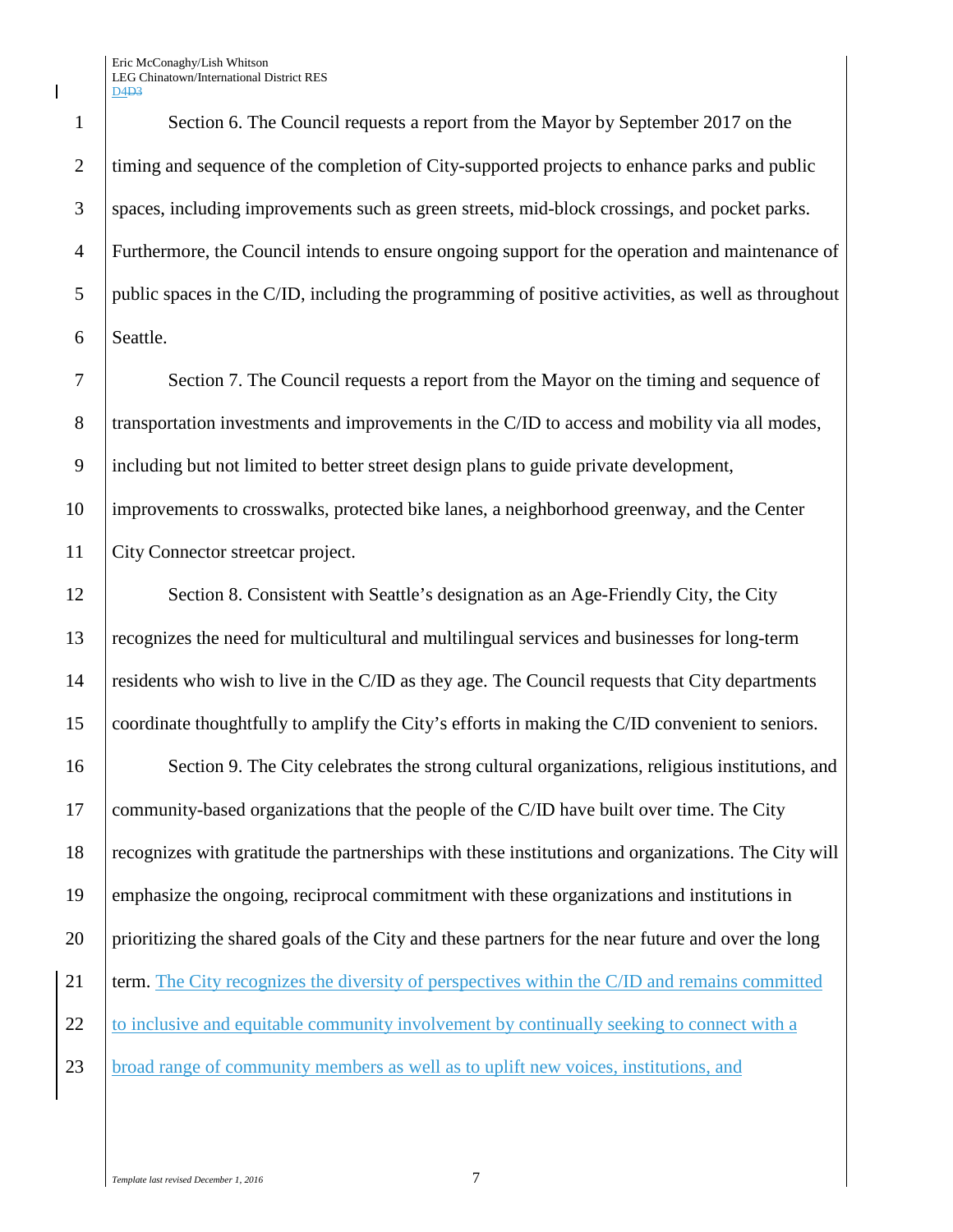## 1 organizations of the C/ID and to encourage them to engage with the people of their

## 2 neighborhood and to partake in the decisions that impact them.

 Section 10. The Council requests that the Mayor direct the City's departments to coordinate efforts among themselves and with local organizations to enhance the C/ID, in a manner exemplary of the City's approach to maintaining and improving the quality of life 6 | throughout Seattle.

 Section 11. The Council recognizes the strong desire of diverse stakeholders and Asian- Pacific Islander (API) communities to retain a "cultural home" in the C/ID; and that the future of 9 the C/ID as a safe, vibrant neighborhood with a unique identity depends on placemaking, economic development, and community building by its residents and stakeholders. The City commits to exploring culturally- and linguistically-responsive strategies and resources that can help C/ID residents and stakeholders to best preserve and grow cultural, community, and business institutions as a diverse, unique neighborhood.

14 Section 12. The City is committed to continued investment in the Equitable Development 15 Initiative, which builds creative anti-displacement, community-driven solutions, and mitigates 16 historic disinvestment. Furthermore, the Council will work with the Executive to provide options 17 for establishing an ongoing funding source for investments through the Equitable Development 18 Initiative in advance of the 2018 budget process.

19 Section 12Section 13. The City recognizes the potential for displacement as property in 20 the C/ID undergoes public and private development, and is committed to informing City 21 decisions regarding investments by careful consideration of racial and social justice impacts, 22 including:

23 a. Support under the Equitable Development Initiative;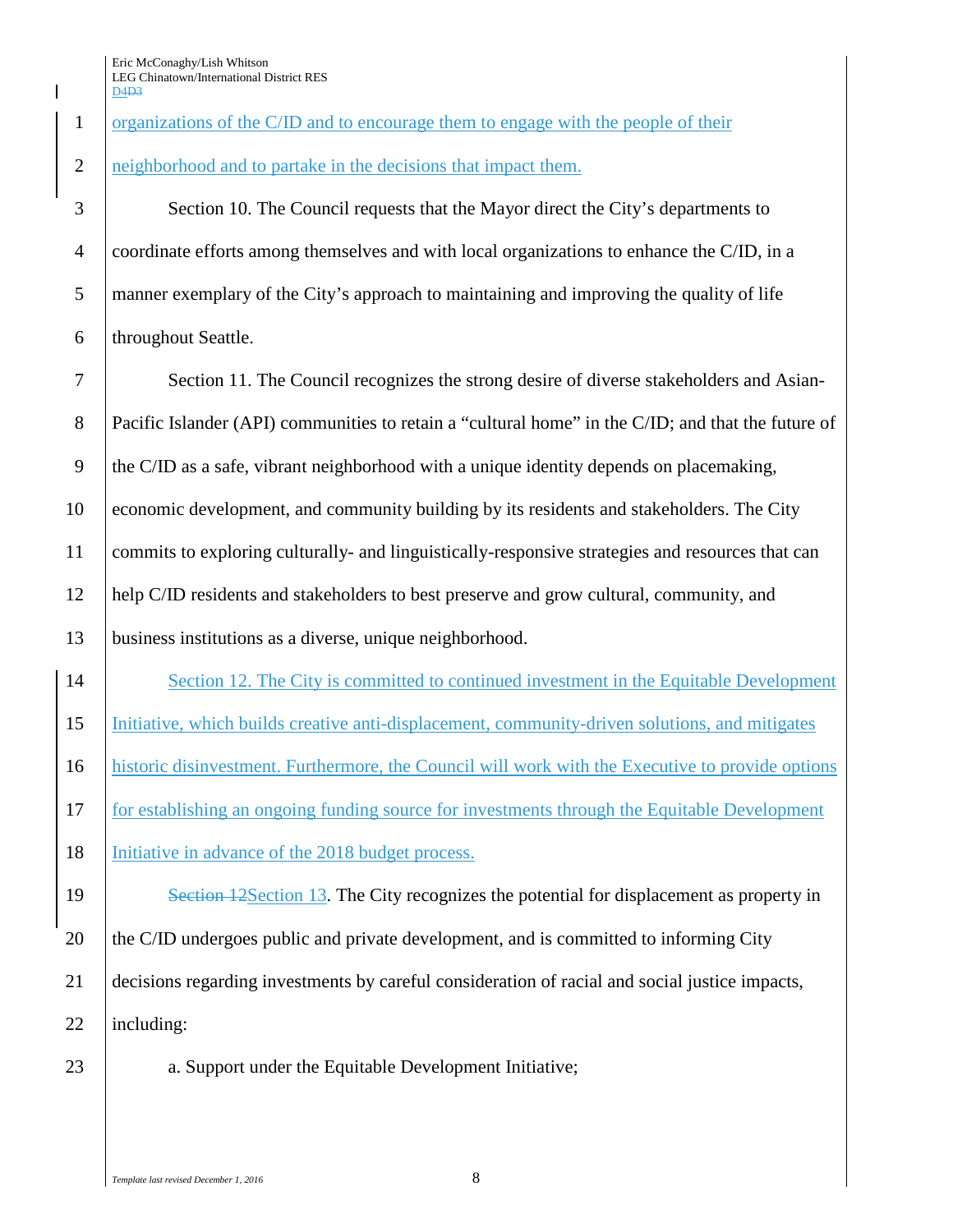| $\mathbf{1}$   | b. Exploration of strategies to encourage community control of land, public financing for          |
|----------------|----------------------------------------------------------------------------------------------------|
| $\mathbf{2}$   | land acquisition, re-use of City-owned property and/or City partnership and support for re-use of  |
| $\mathfrak{Z}$ | property owned by other public entities to minimize the burdens of site control, including         |
| $\overline{4}$ | cleanup of polluted lands, and to increase the availability of land for the development of for new |
| 5              | affordable housing, affordable commercial/retail and non-profit community uses in the              |
| 6              | neighborhood; and-                                                                                 |
| 7              | c. Exploration of an Unreinforced Masonry Preservation pilot to increase the supply of             |
| 8              | affordable housing on currently-vacant upper floors, and to sustain affordable commercial spaces   |
| 9              | on the ground floors by using funds from funded as allowed by the restrictions of various sources  |
| 10             | such as the Mandatory Housing Affordability (MHA) program, proceeds from the \$29 million          |
| 11             | housing bond, and/or a targeted growth fund with revenues from an increment of increased           |
| 12             | property tax revenue from future growth, as appropriate; and                                       |
| 13             | d. Support for displaced renters or those at risk of displacement, beyond the provisions of        |
| 14             | the Tenant Relocation Assistance Ordinance, such as financial assistance and case management       |
| 15             | supports to help people stay in their current homes or to secure housing in the C/ID upon          |
| 16             | eviction.                                                                                          |
| 17             | Section 14. The Council requests that the Office of Housing, in collaboration with                 |
| 18             | community partners and other City departments, prepare and submit recommendations to               |
| 19             | Council by March 31, 2018 for best practices, financial tools, as well as potential changes to the |
| 20             | Seattle Housing Levy Administrative and Financial Plan and subsections 23.58B.040.B and            |
| 21             | 23.58C.040.B of the Land Use Code. Council seeks recommendations that would provide                |
| 22             | neighborhood stability, as evidenced by people returning or being able to stay in the              |
| 23             | neighborhood, such as options for giving preference to qualified applicants for OH-supported       |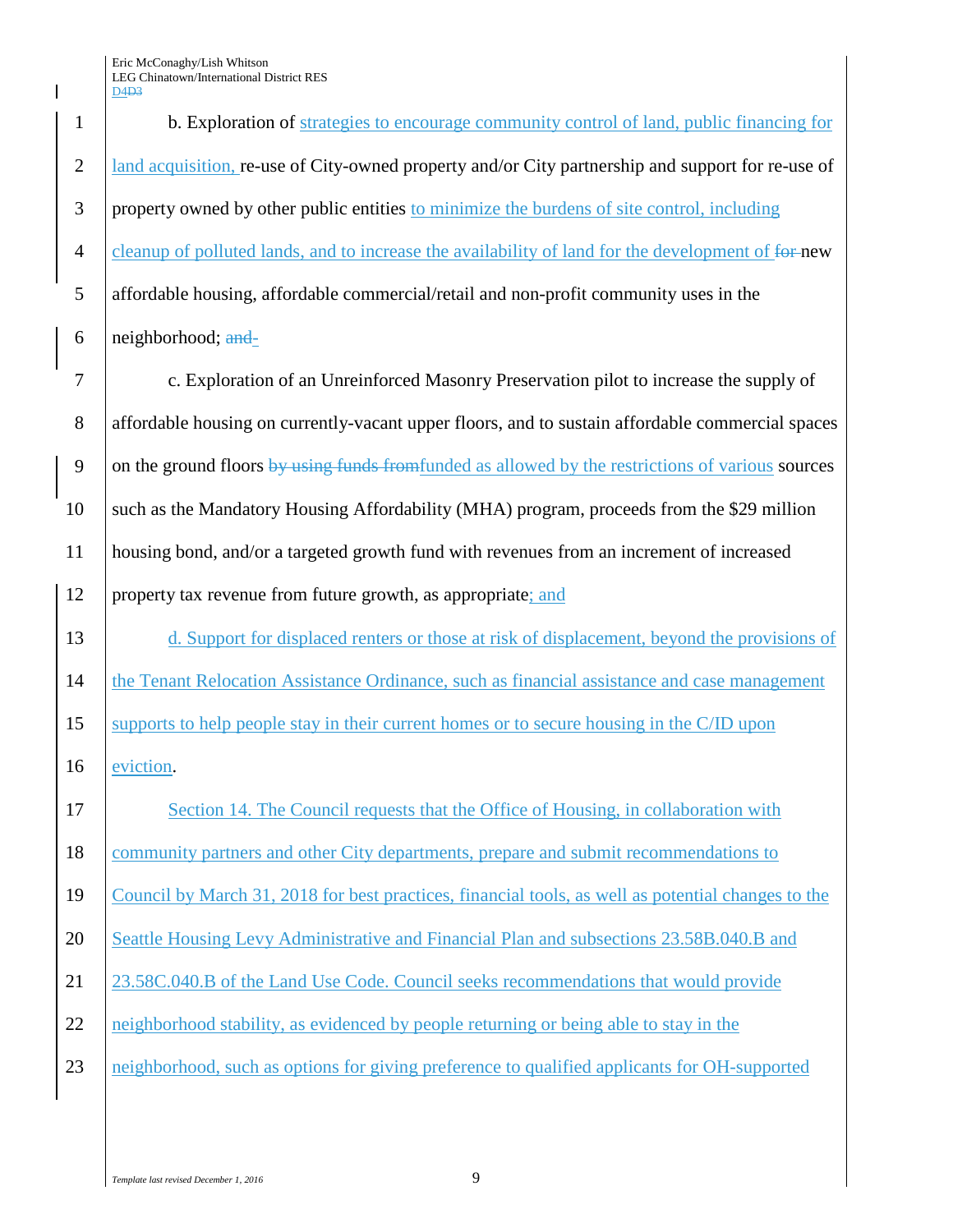Eric McConaghy/Lish Whitson

|                | LEG Chinatown/International District RES<br>D <sub>4</sub> D <sub>3</sub>                           |
|----------------|-----------------------------------------------------------------------------------------------------|
| $\mathbf{1}$   | housing who have been long-time residents of the neighborhood in which the housing is located,      |
| 2              | informed by a review of preference programs implemented in comparable settings, such as San         |
| 3              | Francisco, California, and Portland, Oregon. Also, during July 2018 Mandatory Housing               |
| $\overline{4}$ | Affordability (MHA) Framework review, Council will consider ways to prioritize the City's           |
| 5              | spending of cash contributions made through the payment option of the Mandatory Housing             |
| 6              | Affordability program to support affordable housing in neighborhoods that the City has              |
| $\tau$         | identified as having a high-risk of displacement in addition to delivering new affordable housing   |
| 8              | units throughout the city, including high-opportunity areas. Council intends that local non-profit, |
| 9              | low-income housing organizations that are culturally-relevant and historically rooted in the C/ID,  |
| 10             | or other neighborhoods determined to be at high risk for displacement, remain competitive in        |
| 11             | their application for available funding, and have fair access to these funds through identification |
| 12             | and elimination of institutional and structural barriers to foster development that prevents        |
| 13             | displacement and advances other community development goals.                                        |
|                |                                                                                                     |
|                |                                                                                                     |